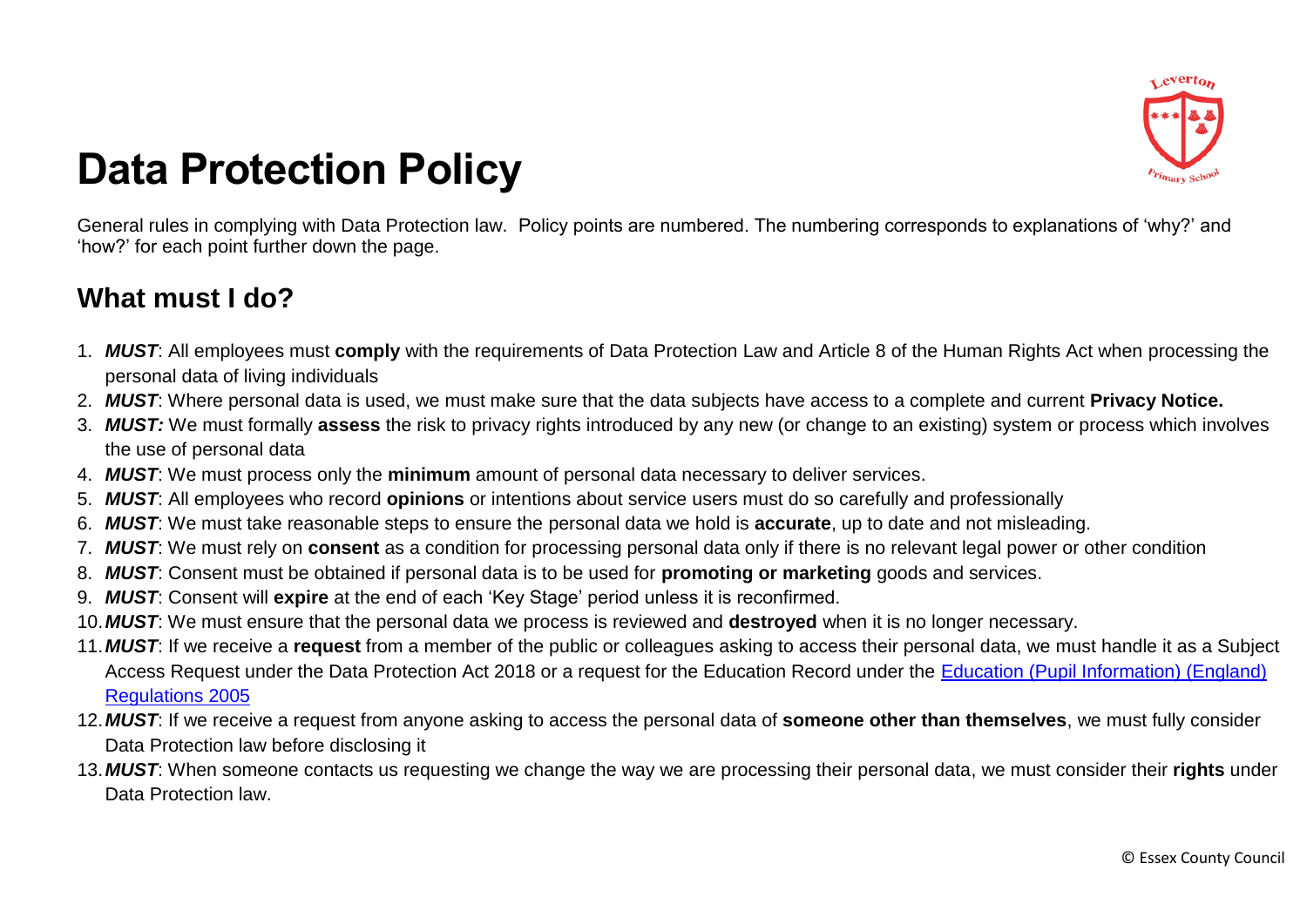- 14.*MUST NOT*: You must not access personal data which you have **no right to view**
- 15.*MUST*: You must follow system user **guidance** or other formal processes which are in place to ensure that only those with a business need to access personal data are able to do so
- 16.*MUST*: You must **share** personal data with external bodies who request it only if there is a current agreement in place to do so or it is approved by the Data Protection Officer or SIRO.
- 17.*MUST*: Where the content of telephone calls, emails, internet activity and video images of employees and the public is **recorded, monitored and disclosed** this must be done in compliance with the law and the regulator's Code of Practice.
- 18.*MUST*: All employees must be **trained** to an appropriate level, based on their roles and responsibilities, to be able to handle personal data securely. This training must be regularly refreshed to ensure knowledge remains current.
- 19.*MUST*: When using **'data matching'** techniques, this must only be done for specific purposes in line with formal codes of practice, informing service users of the details, their legal rights and getting their consent where appropriate.
- 20.*MUST*: We must pay an annual [Data Protection Fee](https://ico.org.uk/for-organisations/data-protection-fee/)
- 21.*MUST:* Where personal data needs to be anonymised or pseudonymised, for example for **research purposes**, we must follow the relevant procedure
- 22.*MUST NOT*: You must not **share** any personal data held by us with an individual or organisation based in any country outside of the United Kingdom without seeking advice from the SIRO or Data Protection Officer
- 23.*MUST*: We must identify **Special Categories** of personal data and make sure it is handled with appropriate security and only accessible to authorised persons
- 24.*MUST*: When **sending** Special Category data to an external person or organisation, it should be marked as "OFFICIAL-SENSITIVE" and where possible, sent by a secure method

### **Why must I do it?**

- 1. To comply with legislation
- 2. To comply with Data Protection legislation which requires us to make the data subject aware of how we will handle their personal data
- 3. To ensure that the rights of the Data Subject are protected in any proposed new activity or change to an existing one
- 4. The law states that we must only process the minimum amount of information needed to carry out our business purpose. It is not acceptable to hold information on the basis that it might possibly be useful in the future without a view of how it will be used. Changes in circumstances or failure to keep the information up to date may mean that information that was originally adequate becomes inadequate.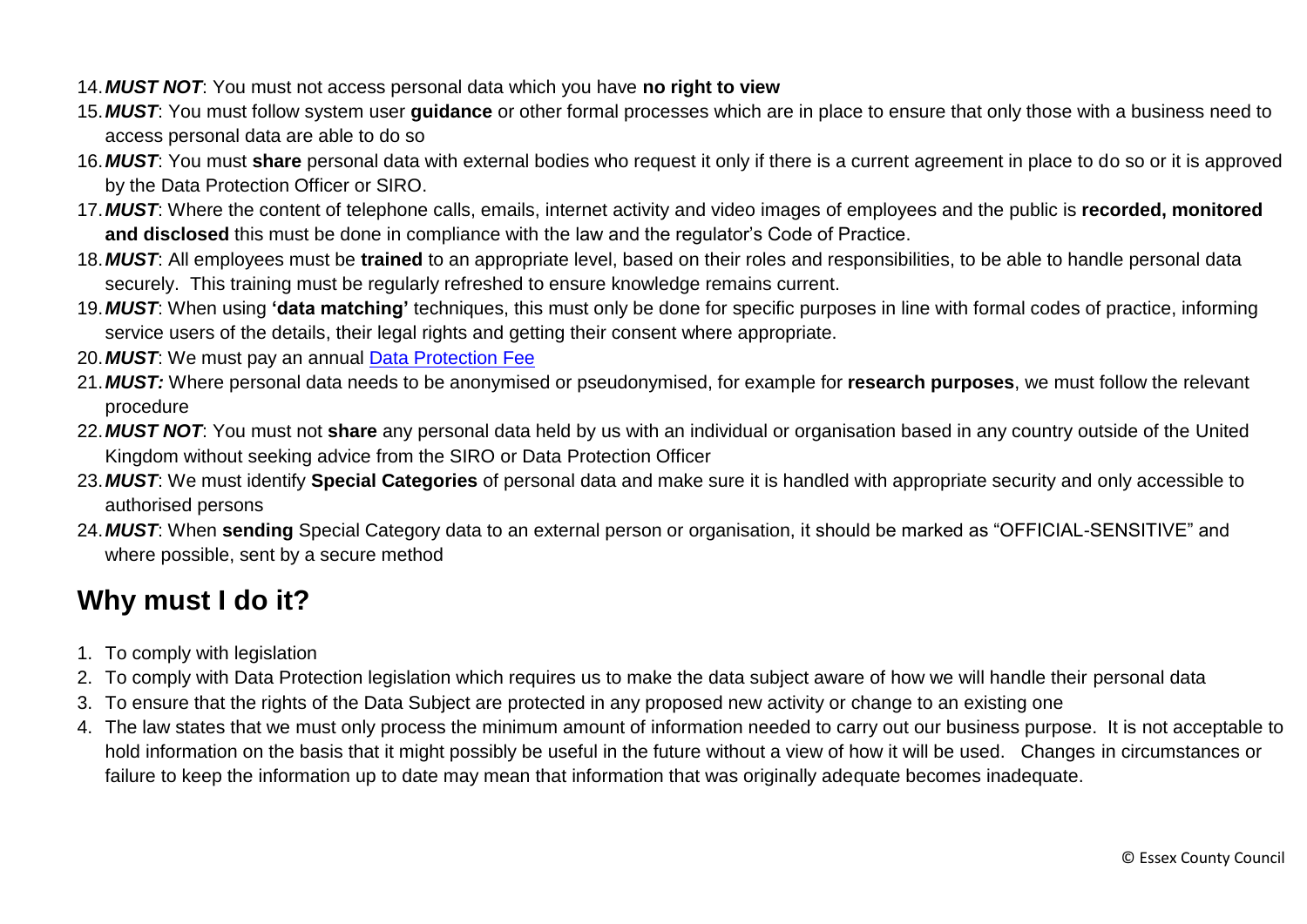- 5. To maintain professional standards and to assist in defending the validity of such comments if the data subject exercises their rights to ask us to amend or delete their personal data if they feel it to be inaccurate.
- 6. To comply with a principle of Data Protection law
- 7. To comply with Data Protection law. Where processing does not rely on a legal condition other than consent
- 8. When using personal data for marketing and promoting services it is unlikely that any lawful condition other than consent would apply.
- 9. Consent can only be valid for a reasonable period of time.
- 10.To comply with a principle of Data Protection law.
- 11.To comply with the right to access personal data
- 12.To comply with a principle of Data Protection law.
- 13.To comply with the rights of the Data Subject under Data Protection law
- 14.Personal data must be protected by effective security controls to ensure that only those with approved business need to access the data can do so
- 15.Personal data must be protected by effective security controls to ensure that only those with approved business need to access the data can do so
- 16.To comply with the legal requirements to keep personal secure but also to ensure that where there are legal grounds to share information in a managed way that this is done correctly.
- 17.The law permits organisations to hold such data in order to measure the quality of services being provided, to record consent etc. In certain circumstances recordings may be accessed e.g. to investigate alleged criminal activity or breaches of Organisation policy etc.
- 18.To comply with a principle in Data Protection law, regulatory guidance and the Data Protection Officer governance requirements.
- 19.To comply with the Data Subject's rights
- 20.This is a regulatory requirement
- 21.Where personal data is used for research purposes, the processing of the data can be legitimised by provisions within Data Protection law
- 22.To comply with the right of the Data Subject to have equivalent legal safeguards in place over their data in another country as they would here. Personal data transferred overseas (including hosted solutions) must be securely handled under the same or substantially similar provisions that exist under the Data Protection Act.
- 23.To comply with Article 9 of GDPR
- 24.To comply with Article 9 of GDPR and comply with a principle of Data Protection law requiring personal data is processed with appropriate security measures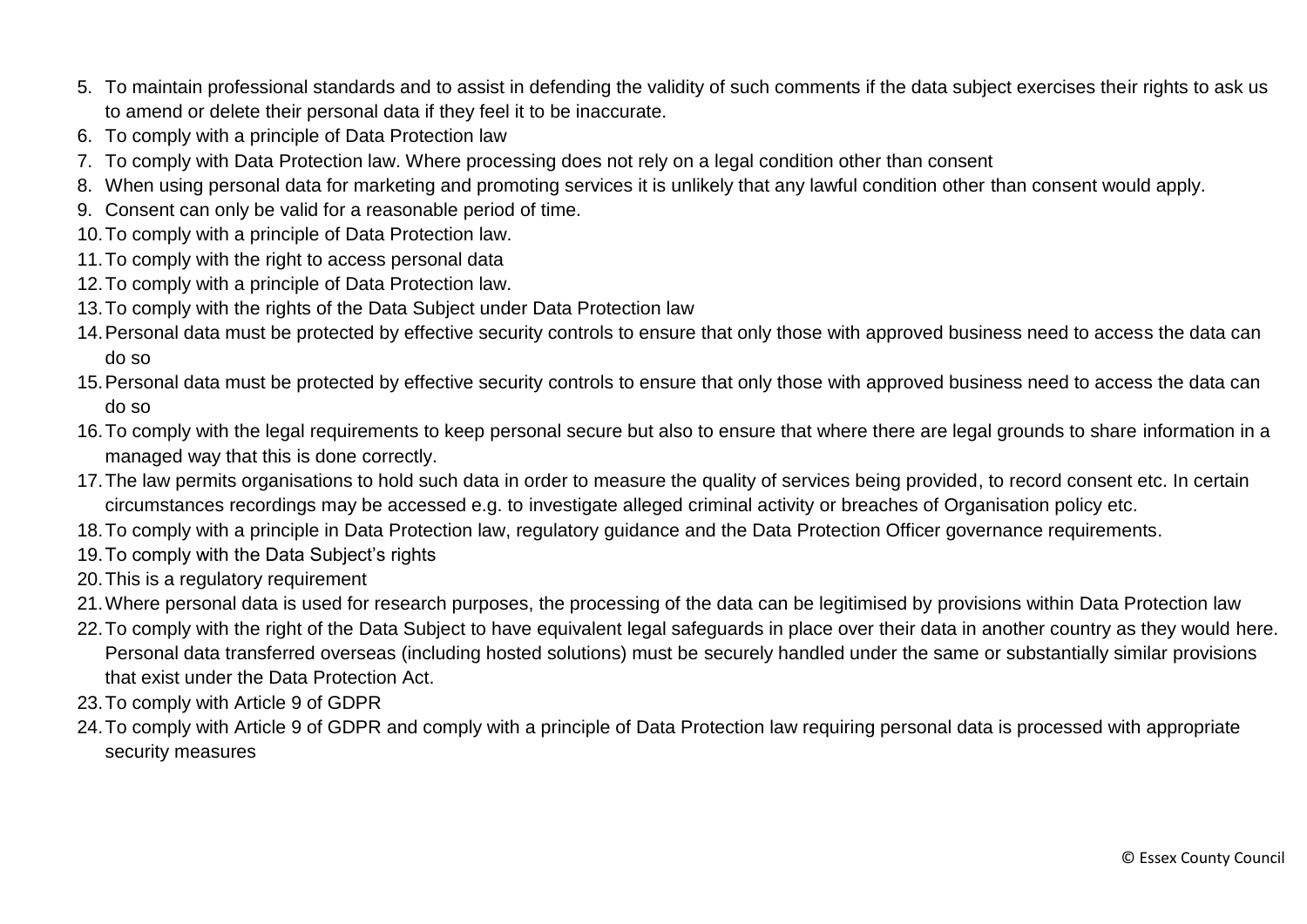### **How must I do it?**

- 1. By following the points in this policy
- 2. By approving and reviewing a compliant privacy notice in line with the Privacy Notice Procedure and making it available to the data subjects
- 3. By completing and approving a Privacy Impact Assessment, or Data Protection Impact Assessment where the processing is 'high risk' to the rights of the data subjects.
- 4. By ensuring that the means we use to gather personal data (such as forms etc.) only ask for the information that is required in order to deliver the service.
- 5. By considering that anything committed to record about an individual may be accessible by that individual in the future or challenged over its accuracy.
- 6. For example, there should be at least an annual check of the currency of data held about service users and whenever contact is re-established with a service user, you should check that the information you hold about them is still correct.
- 7. By following the points in the Consent Procedure
- 8. By following the points in the Consent Procedure
- 9. By following the points in the Consent Procedure. Parents/ Guardians of pupils in the last year of a key stage should expect a communication to ask them to refresh their consents. If they do not respond ahead of a deadline date then consent should be assumed to be no longer valid.
- 10.By following the points in the Records Management Policy. We must review personal data regularly and delete information which is no longer required; although we must take account of statutory and recommended minimum retention periods. Subject to certain conditions, the law allows us to keep indefinitely personal data processed only for historical, statistical or research purposes. The Retention Schedule will give guidance in these areas.
- 11.By following the points in the Statutory Requests for Information Policy. We must be aware that data subjects can ask others to make a request on their behalf. There must be evidence of consent provided by the Data Subject to support this.
- 12.By following the points in the Statutory Requests for Information Policy. Such requests would typically be managed under the Freedom of Information Act (if from a member of the public) or under Data Protection or Justice law if for a criminal investigation, however the decision whether or not to disclose someone's personal data to a third party must satisfy the requirements of Data Protection law
- 13.By reviewing the impact of any requested change on any statutory duty being fulfilled by the Organisation.
- 14.By being aware through training and guidance from your manager on what information is appropriate for you to access to do your job. Systems and other data storage must be designed to protect access to personal data. You must inform your manager if you have access to data which you suspect you are not entitled to view.
- 15.By ensuring appropriate security controls are in place and rules to support those controls are followed. The following should be in place: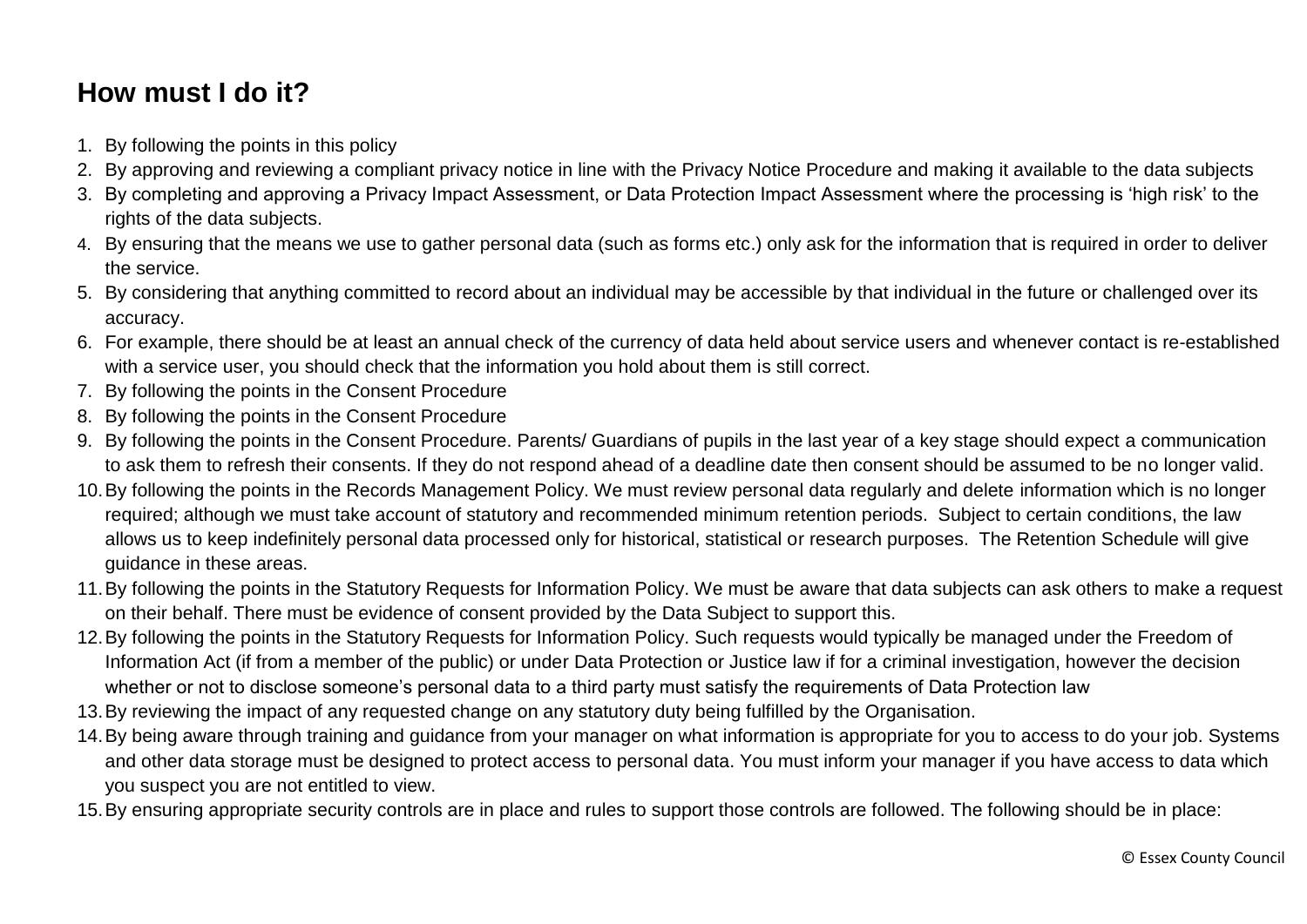- technical methods, such as encryption, password protection of systems, restricting access to network folders;
- physical measures, such as locking cabinets, keeping equipment like laptops out of sight, ensuring buildings are physically secure; and
- organisational measures, such as:
	- o Providing appropriate induction and training so that staff know what is expected of them
	- o Taking reasonable steps to ensure the reliability of staff that access personal data, for example, by the use of Disclosure and Barring Service (DBS) checks.
	- o Making sure that passwords are kept secure, forced to be changed after an agreed period and are never shared
- 16.Consult your manager, any procedure guidance or any library of sharing agreements managed by the Organisation. Consult the Data Protection Officer or SIRO in one-off cases of sharing.
- 17.By ensuring that employees and members of the public are fully aware of what personal data is being recorded about them and why, and it what circumstances that data may be used. Operation of overt surveillance equipment such as CCTV must always be done in line with relevant codes of practice captured in the Surveillance Management Procedure. Any covert surveillance must be done in line with the provisions in the Investigatory Powers Act (2016)
- 18.By completing compulsory training courses relevant to your role. Records will be kept of induction training and annual refresher training. Training content for each role will be determined by feedback on current training methods and the outcome of investigating security incidents. This will be reviewed frequently.
- 19.By ensuring an Impact Assessment has been approved for the activity
- 20.The payment must be made annually to the ICO
- 21.Follow the guidance in the Data Minimisation Procedure
- 22.Consult the Data Protection Officer over any proposed sharing outside of the UK. If you are a manager who is proposing a change to or implementing a new system which may involve the hosting of personal data in a nation outside the UK, this must be first assessed by a Privacy Impact Assessment, which must be approved by your SIRO and Data Protection Officer
- 23.Special Categories of Personal Data are information revealing *racial or ethnic origin*, *political opinions*, *religious or philosophical beliefs*, or *trade union membership*, and *genetic data*, *biometric data* for the purpose of uniquely identifying an individual, *data concerning health* or *data concerning an individual's sex life or sexual orientation*. Where this data is held it should be stored securely and in a way that access is restricted only to those internal staff that have a valid need to access it. It should only be shared externally after verifying that the recipient is entitled to access this data and through secure means.
- 24.Hard-copy packages must be marked as such by writing on the exterior of the package. Emails should contain the wording in the 'subject' field before the email title. Refer to the Records of Processing Activity document and the register of Data Flows for clear instruction on how you are expected to handle sending the data securely according to the particular activity you are undertaking